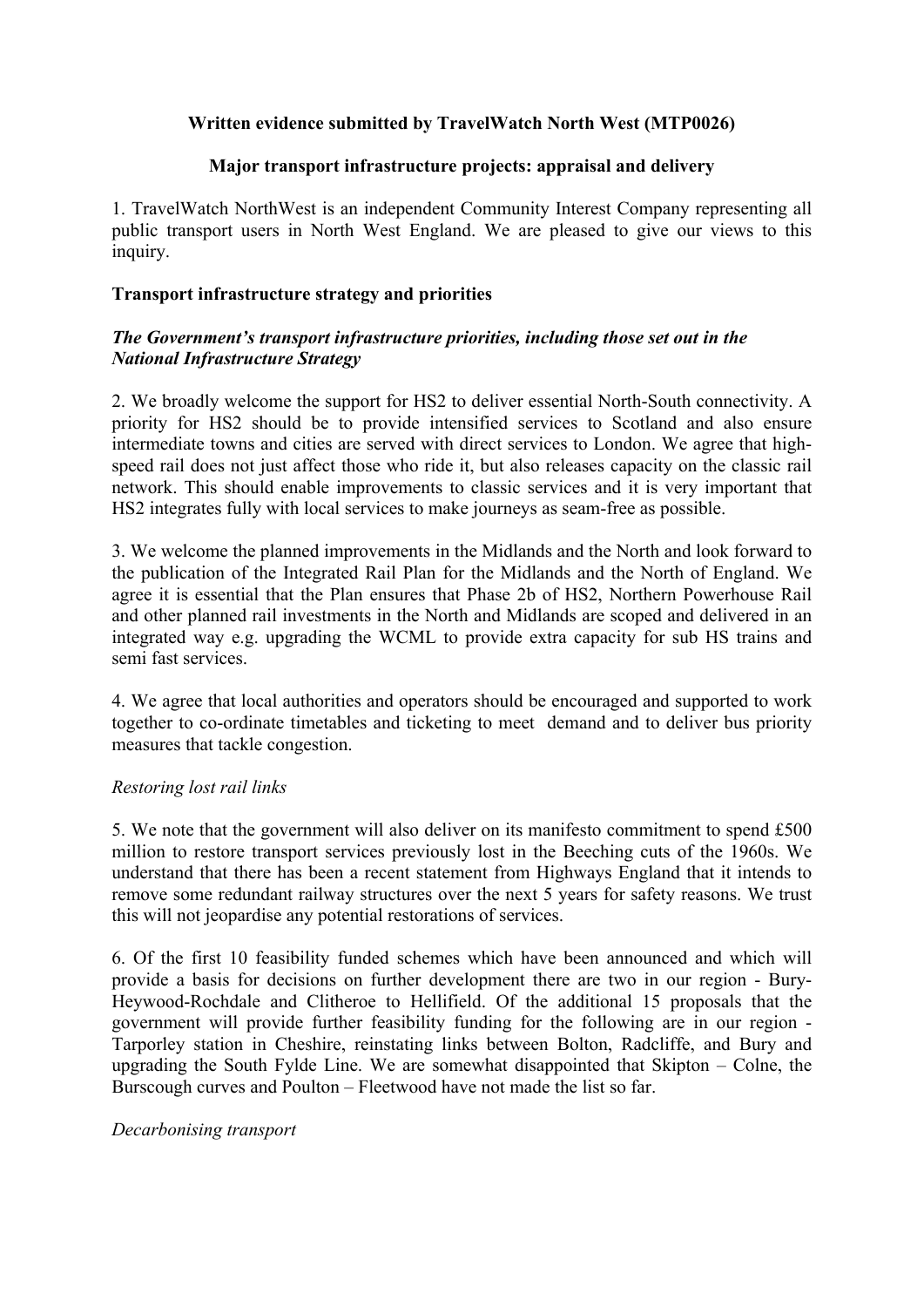7.We agree with the statement that, as well as decarbonising private vehicles, the government wants to increase the share of journeys taken by public transport, cycling and walking, and decarbonise buses and trains. We would make the point that one essential element of bus planning is to ensure new housing and industrial/business developments feature public transport facilities as an integral part of planning processes. We welcome the commitment to zero emission buses. The trend to introduce battery powered buses is to be welcomed but this needs to be prioritised.

8. Whilst the Covid 19 crisis has presented major problems for public transport, it has also provided some insight into what a better and more environmentally friendly future for our centres of population could be like. These conurbations must be dependent upon walking, cycling and sustainable public transport. Limitless car use cannot be an option for future mobility in cities and elsewhere. Some 22% of UK *carbon emissions arise from cars and so t*he UK cannot return to an excessive reliance on car travel, but must develop innovative and sustainable public transport as an alternative.

9. Electric cars are not the answer. They will take up space and contribute to congestion in the same way as conventional cars. Cars of any power source take up space which could be used for houses, green areas, parks and other outdoor spaces. Walking, cycling and of course sustainable public transport has to be the priority for future planning.

10. To encourage the greater use of buses the introduction of a congestion or workplace parking charge would reduce traffic levels and fund local transport investment, including subsidy for bus services. There should also be greater bus priority measures across cities through bus lanes, bus gates and bus priority at junctions, to protect bus services from congestion. Cities should not get extra funding for bus services while also making them worse by forcing buses into traffic jams.

11. On the subject of cycling the National Infrastructure Strategy refers to the 60% recent increase in cycling. The rail industry needs to respond to this increase by considering ways of increasing provision for carrying bicycles on trains which at the moment is generally rather limited. Many rural lines would have loved to try and attract cyclists to increase traffic to rural stations from the cities but are unable to do so because of inadequate cycle space on trains.

12. Ways of increasing cycle space could include more customised areas in carriages, perhaps half of or an entire vehicle on some tourist lines for example. This concept is already being implemented on the West Highland Line. If peak demands do not recur to pre Covid levels because of changed work patterns that could also offer scope for more bikes on trains.

## *Rail and electrification*

13. *Astonishingly there appears no reference at all to rail in the section on Decarbonising the Economy, especially electrification*. More use of rail can, on its own, be a major factor in reducing carbon emissions. Recent deliveries of new rail rolling stock which is wholly or partly diesel powered, even where running on electrified routes, militates against carbon reduction. With reference to light rail, past cancellation of major projects in Leeds, Liverpool and South Hampshire is a missed opportunity to install fully electrified systems and new light rail schemes should be strongly supported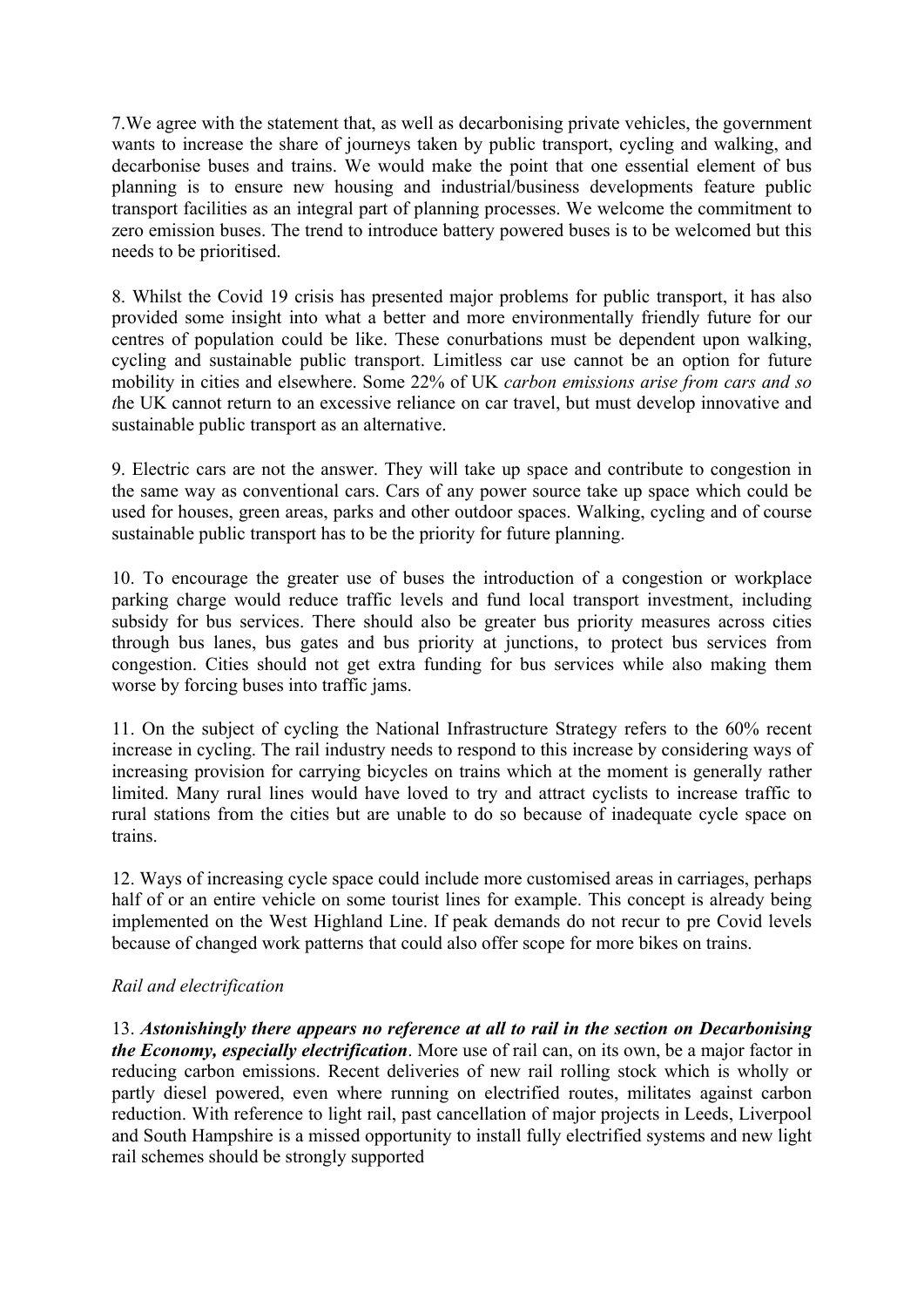14. On 31st August 2020 we submitted a response to the DfT's consultation on decarbonising transport.

[TravelWatch](http://www.travelwatch-northwest.org.uk/Decarbonisingtransport_0820.pdf) [\(travelwatch-northwest.org.uk\)](http://www.travelwatch-northwest.org.uk/Decarbonisingtransport_0820.pdf)

15. We laid great emphasis on rail electrification asserting that it is the key contribution to de-carbonising rail transport. We emphasised the need for a rolling programme of consistent, proactive and extensive electrification

16. We referred to the 2015 report of the North of England Electrification Task Force – "Northern Sparks" which advocated that 12 routes should be progressed immediately through outline design and costing to feed into the initial industry plan / High Level Output Statement for Network Rail's Control Period 6 (CP6), running from 2019 to 2024.

17. Unfortunately there has been little progress in the 6 years since the report was published, with even two routes considered at that time to be in the baseline – North Transpennine (NTP) and Oxenholme to Windermere - not yet started.

18. We firmly believe that many of the schemes in Northern Sparks should be progressed and the need for greater sustainability underpins this even more since the report was written 6 years ago. Aside from NTP and The Lakes Line priorities should be Calder Valley, Liverpool to Manchester via Warrington and Southport/Kirkby to Salford Crescent. Also priority should be given to other relatively short links from the current electrified network e.g. Lancaster – Morecambe, (Eden Centre to open in 2022), Hazel Grove to Buxton.

19. One important factor with electrification schemes is the high initial capital cost. We understand that Network Rail is now asserting that, following the Great Western electrification overspecification, costs are now at a more reasonable level. Therefore, progressive electrification should be very much back on the agenda, with more cost-effective methods of implementing schemes. The central role of electrification in decarbonisation appears to have been confirmed, with hydrogen fuel cell and battery traction relegated to lesser routes.

# *To what extent the coronavirus pandemic and its longer-term implications affects the necessity and cost-effectiveness of current and future major transport infrastructure projects*

20. There are predictions there will be less rail travel after Covid. We accept that work and business travel patterns may well change with greater emphasis on home working and on-line video meetings we would look for a greater emphasis on a wide range of travel. There is huge potential to transfer travel from road to rail and contribute to environmental issues if rail can emerge from the pandemic with an absolute focus on reliability and attracting passengers back.

21. See also our response to the Committee in September on reforming public transport after the pandemic.

[TravelWatch](http://www.travelwatch-northwest.org.uk/Reformingpublictransportafterpandemic_0920.pdf) [\(travelwatch-northwest.org.uk\)](http://www.travelwatch-northwest.org.uk/Reformingpublictransportafterpandemic_0920.pdf)

*How major transport projects can be delivered while ensuring the Government meets its decarbonisation 2050 net-zero targets*